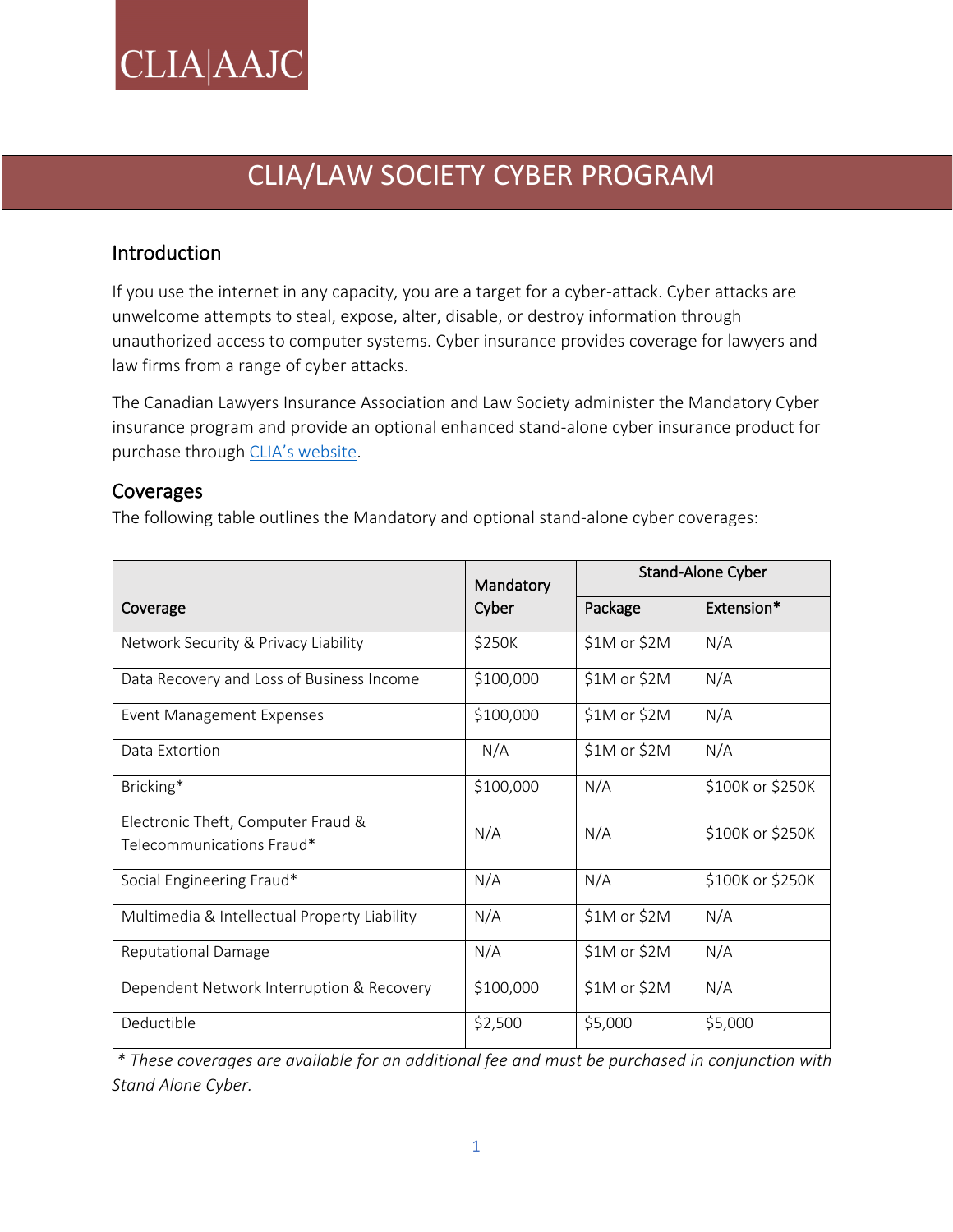# **CLIA**AJC

### Coverage Explanations

#### Network Security Liability

Covers damages and claims expenses associated with lawsuits alleging the unauthorized access to, degradation of, or disruption to the insured's network, failure to prevent transmission of malicious code or viruses, and use of the insured's network to perform a denial-of-service attack (DDOS).

#### Privacy Liability

Covers damages and claims expenses associated with lawsuits alleging the unauthorized collection, disclosure, use, access, destruction, or modification of personal protected Information.

#### Data Recovery

Covers cost to restore the network and data to the point it was at before the event occurred.

#### Loss of Business Income

Covers loss of income as a result of a breach on the insured's computer systems. This loss of income can be caused by decreased productivity, inability to deliver products or services, or inability to access data.

#### Dependent Loss of Business Income

Covers loss of income as a result of a breach or cyber event at any contracted data/computing services provider that the insured is reliant upon.

#### Event Management Expenses

The following are covered under event management expenses:

Breach Coach Services - Covers the costs of a breach coach to provide advice in responding to and assisting you in responding to a security or privacy breach, including determining your legal obligations to provide notice of a security breach, privacy breach or breach of privacy regulations.

Notification Costs - Covers costs associated with letting all those affected by the breach (including individuals, entities, and regulators) know that it has occurred, regardless of whether this notification is required by regulators or voluntary. This would include costs such as: mailing campaigns, credit monitoring, and call centres to handle questions.

Forensic Investigative Costs - Covers costs associated with hiring a professional third party to determine where, when, and how the breach occurred; also, to ensure that no future problems occur as a result of that particular system issue.

Crisis Management Costs - Covers costs incurred in hiring a professional public relations team to help prevent reputational harm to your business.